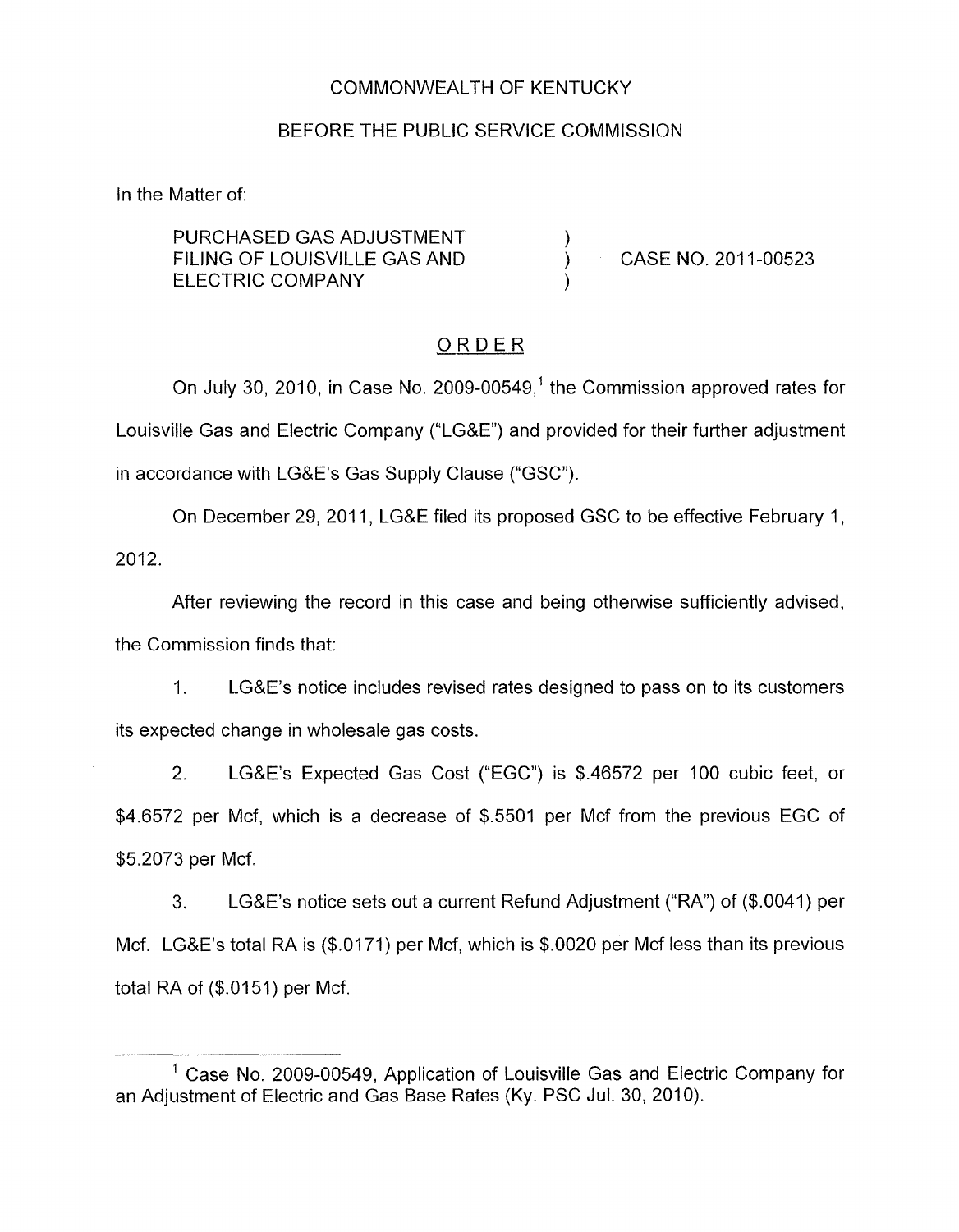4. LG&E's notice sets out a current Actual Adjustment ("AA") of (\$.0658) per Mcf. The total AA of (\$.0078) per Mcf is an increase of \$.0899 per Mcf from the previous total AA of (\$.0977) per Mcf.

5. LG&E's notice sets out a \$0034 per Mcf current Balance Adjustment ("BA"), which *is* a decrease of \$.0033 per Mcf from the previous BA of \$.0067 per Mcf.

6. LG&E's notice sets out a Performance-Based Rate Recovery Component ("PBRRC") of \$.IO66 per Mcf, which will remain in effect to collect LG&E's portion of PBR savings until January 31, 2013.

7. LG&E's Gas Supply Cost Component ("GSCC") is \$.47423 per I00 cubic feet or \$4.7423 per Mcf, which is a decrease of \$.4179 per Mcf from the prior GSCC of \$5.1602 per Mcf.

8. The rate in the Appendix to this Order is fair, just, and reasonable, and should be approved for gas supplied by LG&E on and after February 1, 2012.

IT IS THEREFORE ORDERED that:

1. The rate in the Appendix, attached hereto and incorporated herein, is approved for gas supplied on and after February 1, 2012.

2. Within 20 days of the date of this Order, LG&E shall file its revised tariff sheets with this Commission setting out the rates approved herein and reflecting that they were approved pursuant to this Order.

-2- Case No. 2011-00523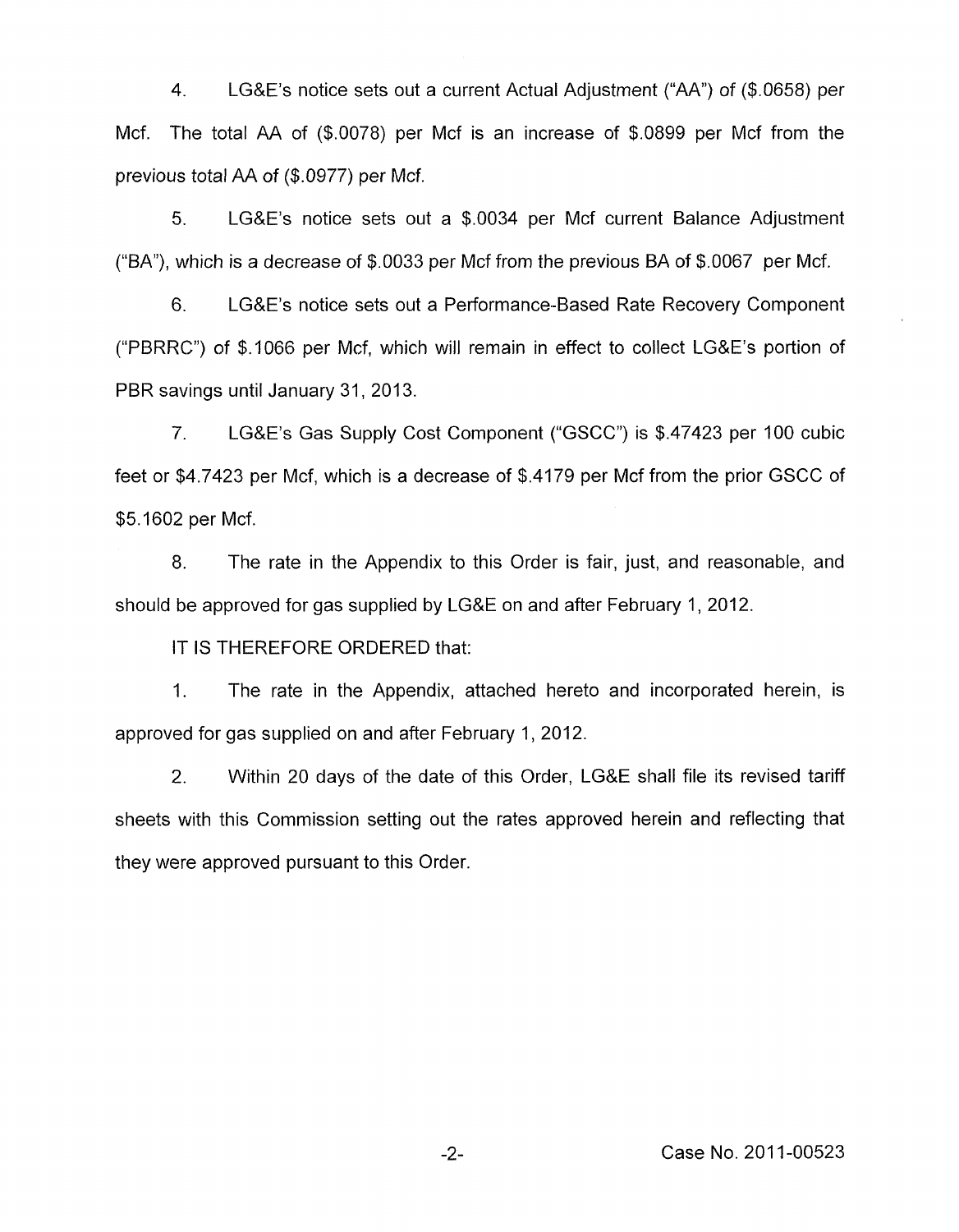By the Commission



ATTEST:

Classon D. Brunwell

Case No. 2011-00523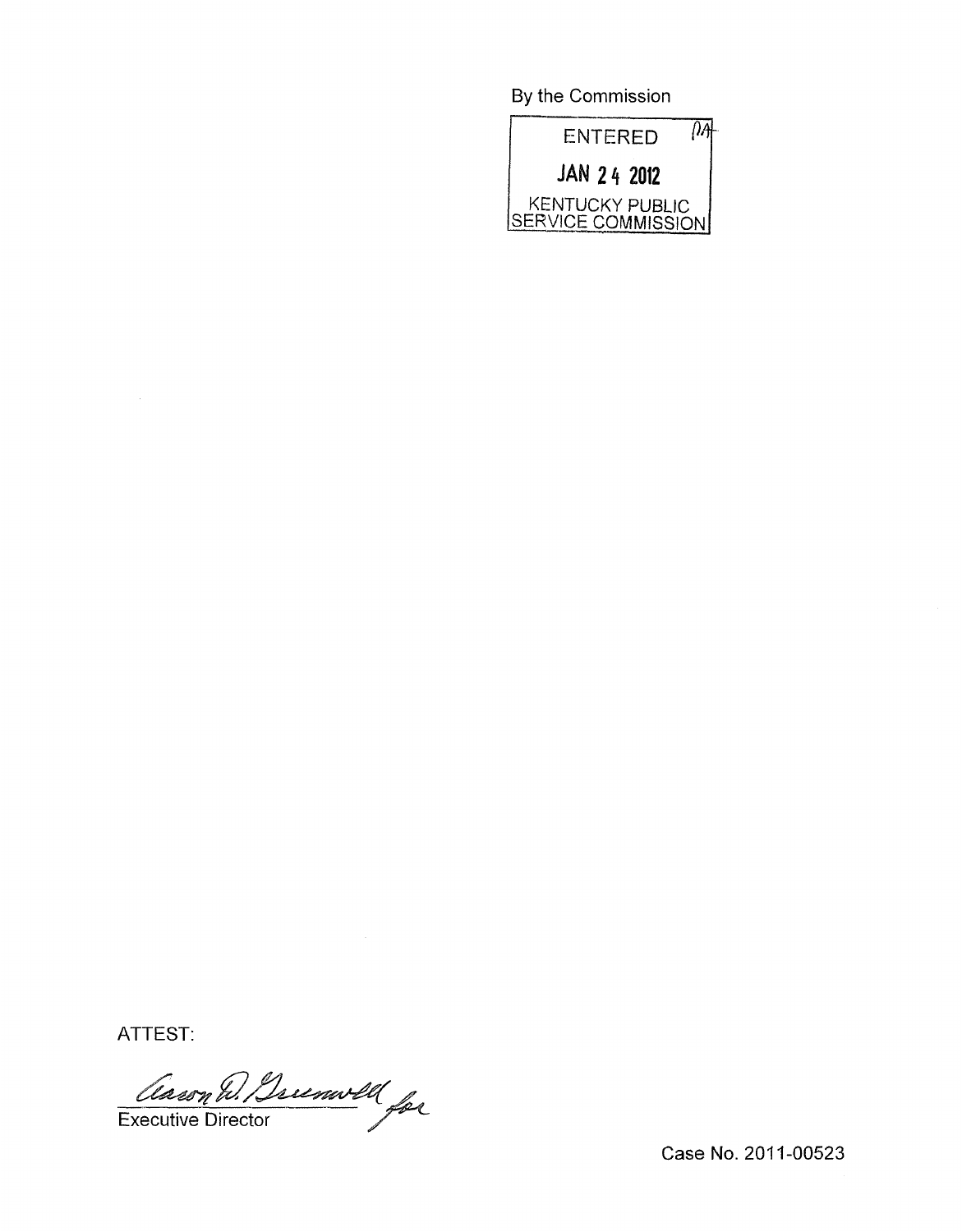#### APPENDIX

# APPENDIX TO AN ORDER OF THE KENTUCKY PUBLIC SERVICE COMMISSION IN CASE NO. 2011-00523 DATED JAN 2 4 2012

The following rates and charges are prescribed for the customers served by Louisville Gas and Electric Company. All other rates and charges not specifically mentioned herein shall remain the same as those in effect under authority of the Commission prior to the effective date of this Order.

### Gas Supply Cost Component

 $\epsilon$ 

The total Gas Supply Cost Component shall be \$.47423 per 100 cubic feet for gas supplied on and after February 1, 2012.